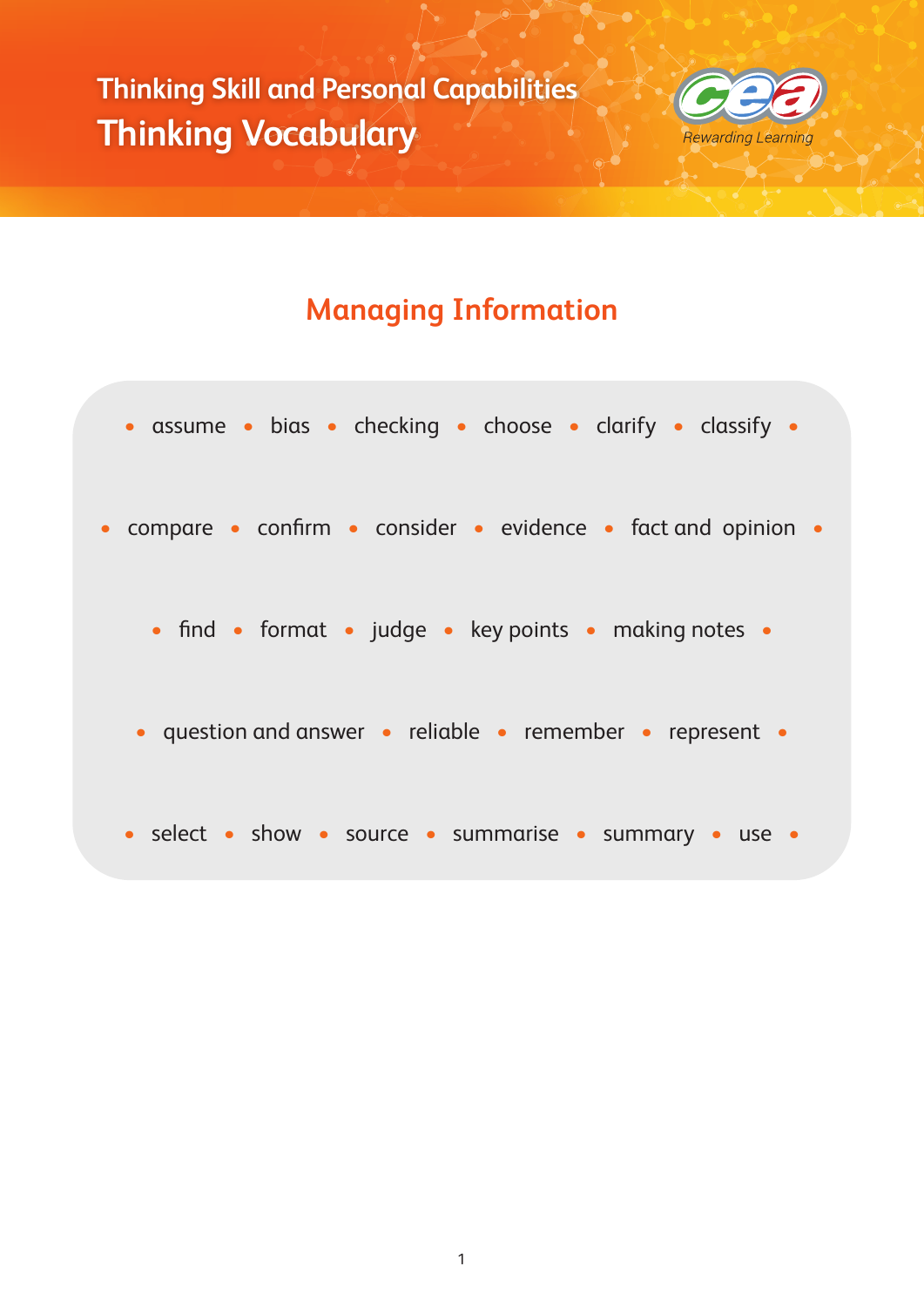

## **Thinking, Problem-Solving and Decision-Making**

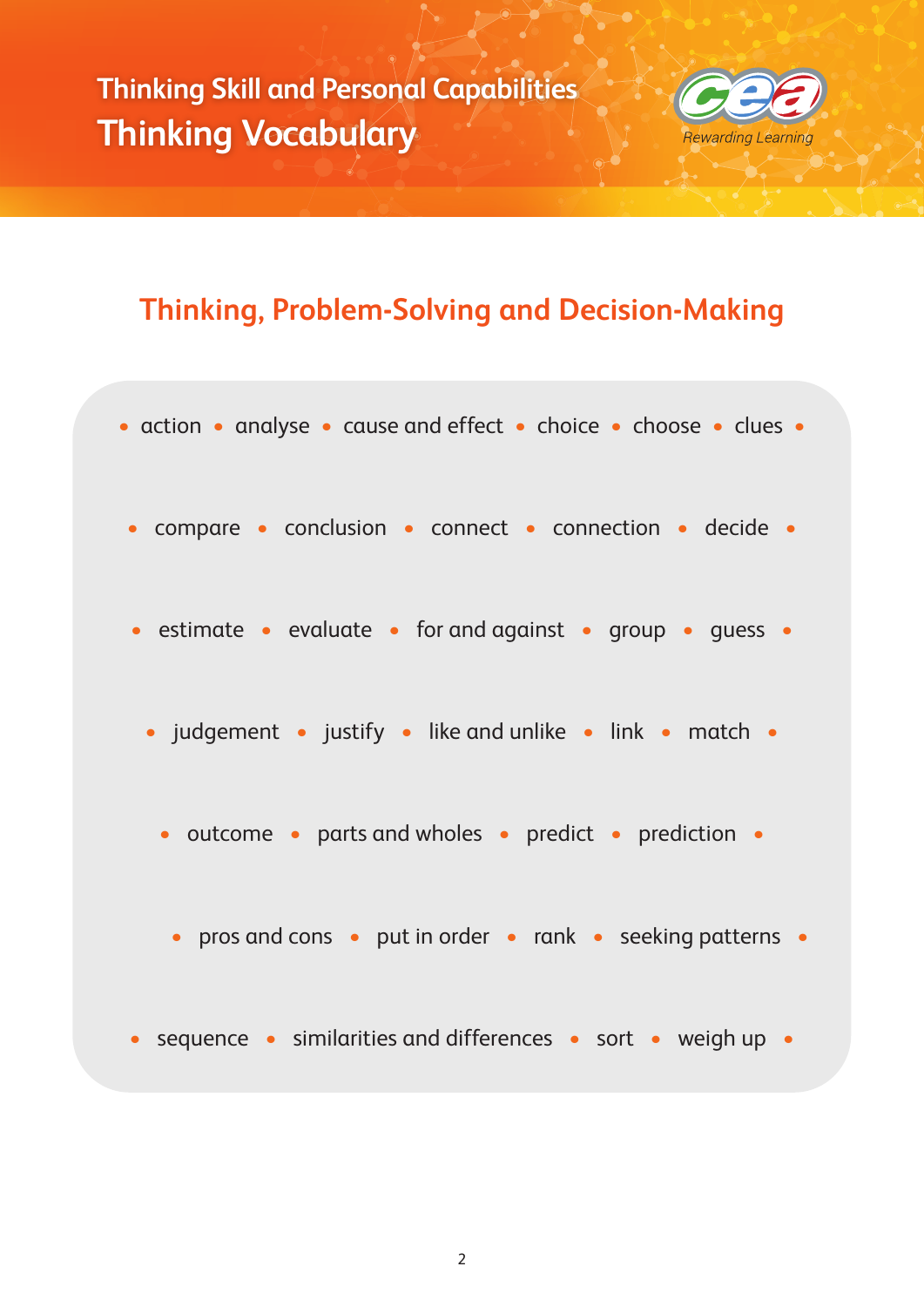

# **Being Creative**

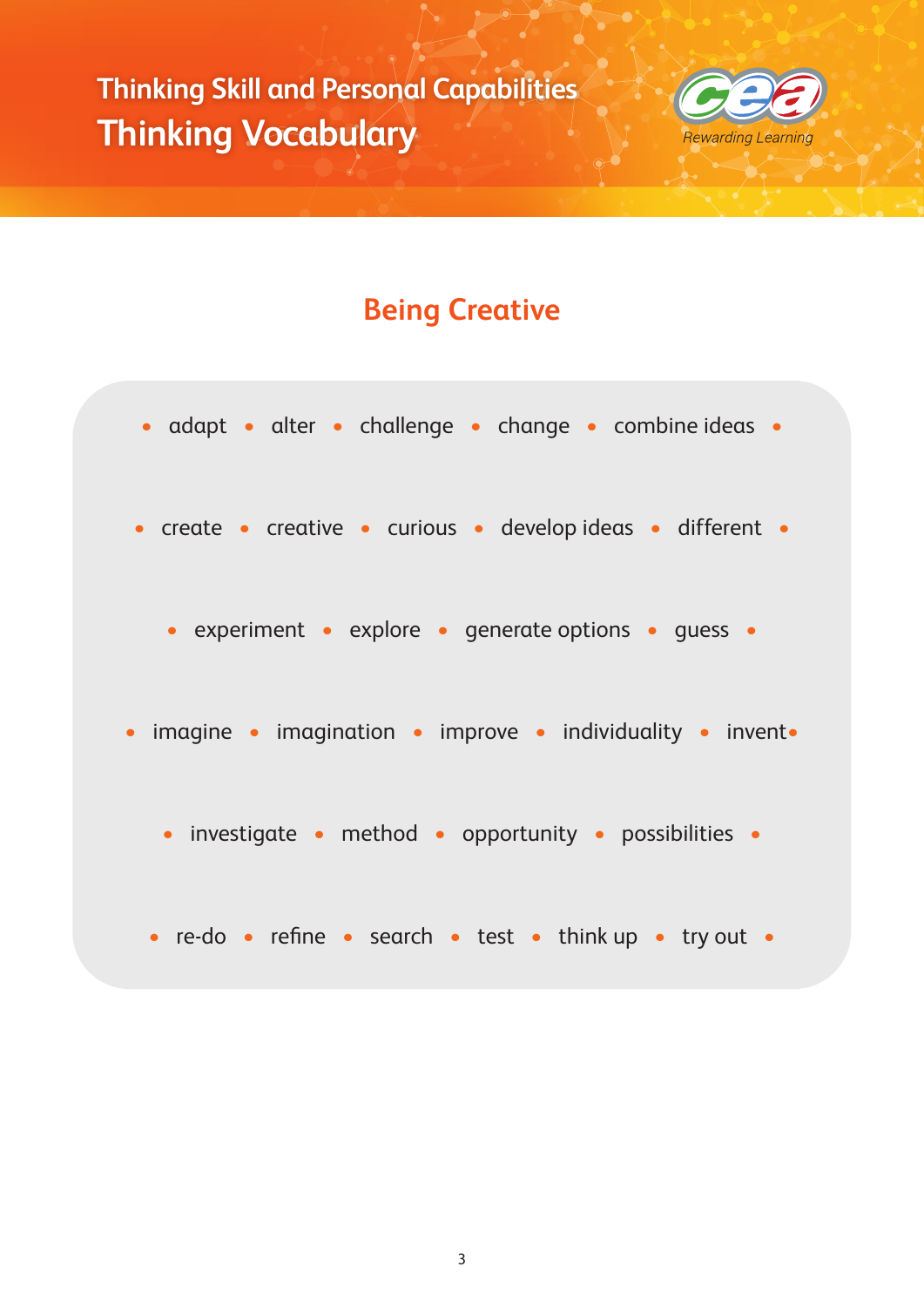

### **Working with Others**